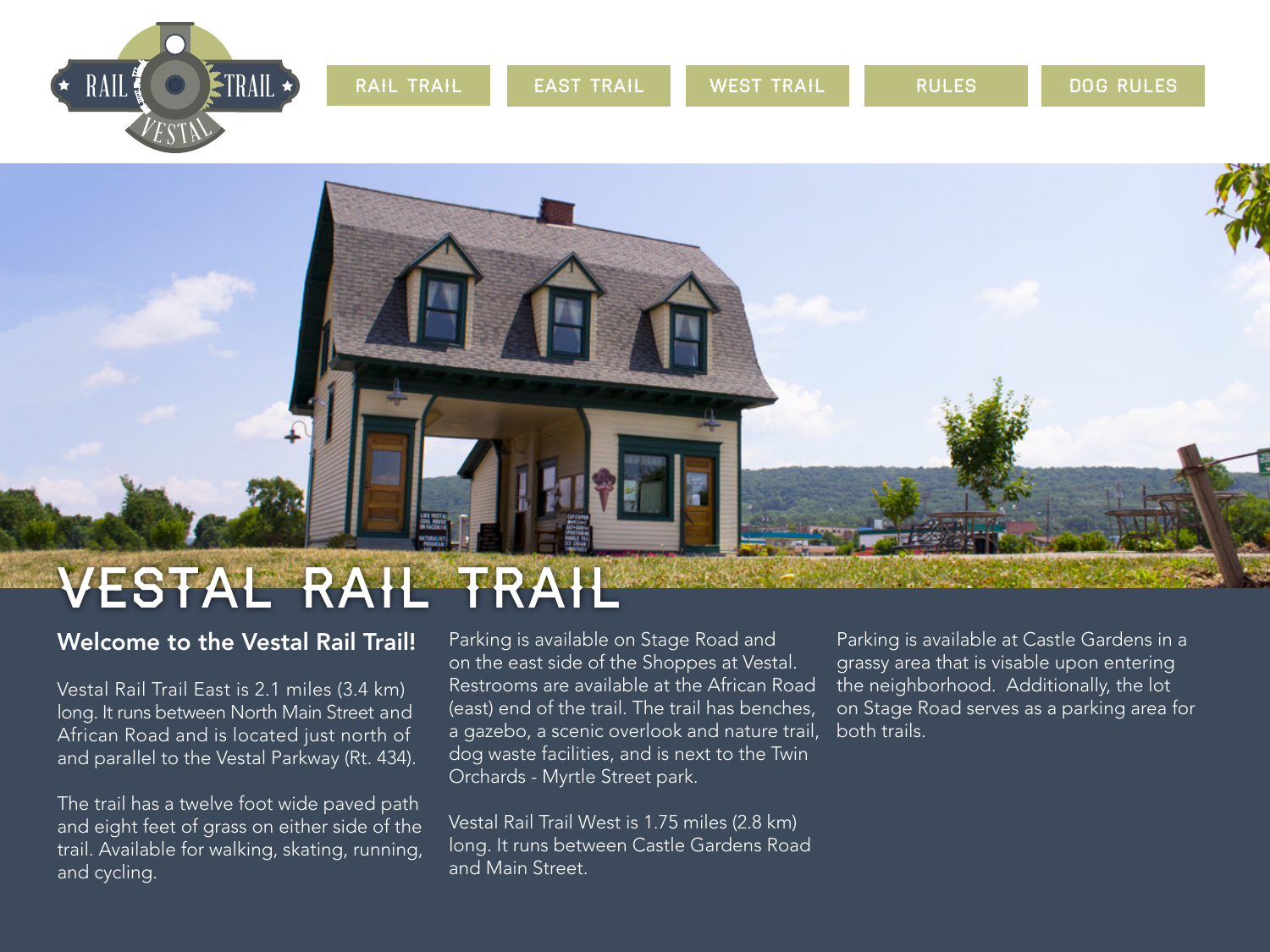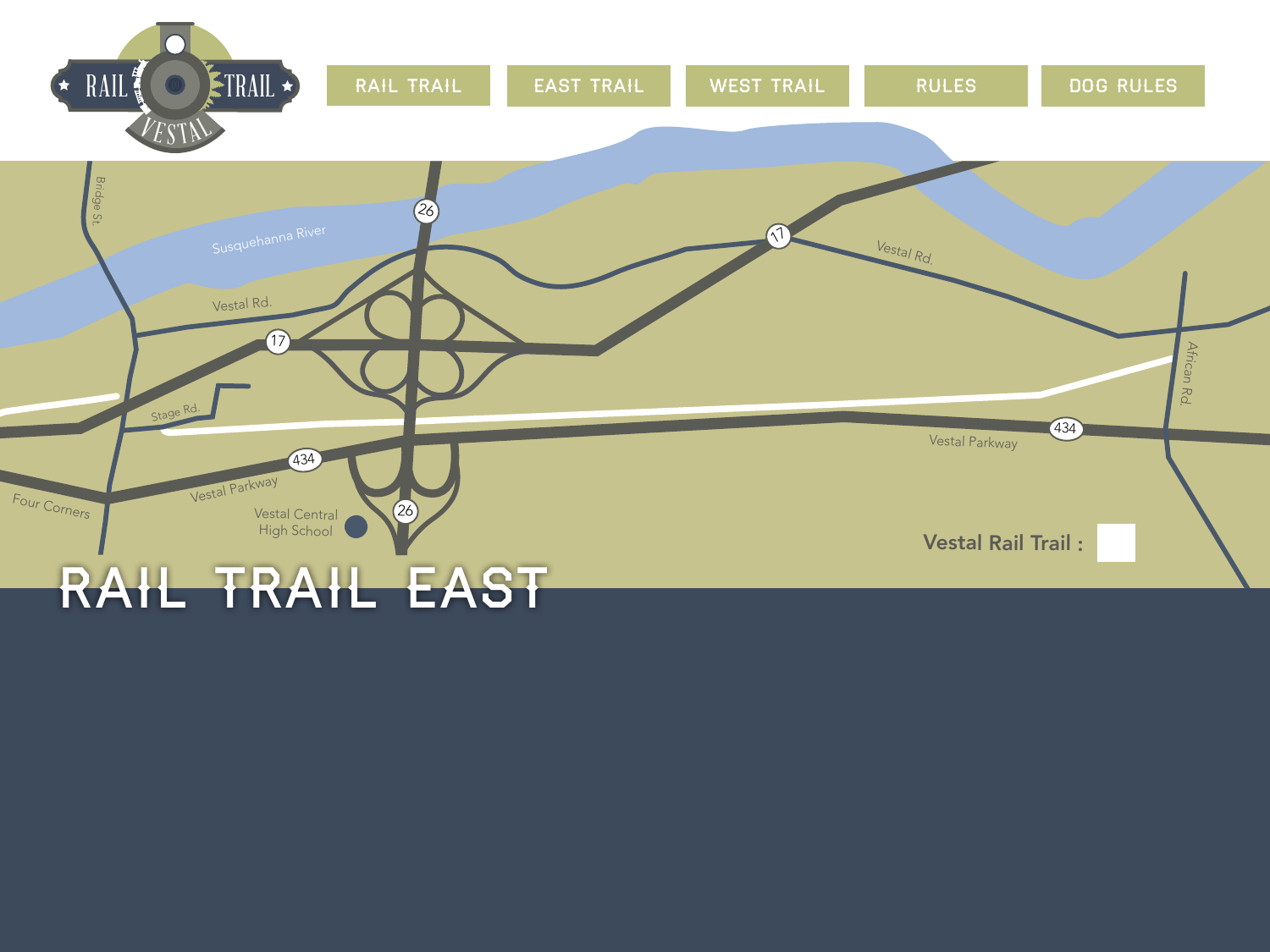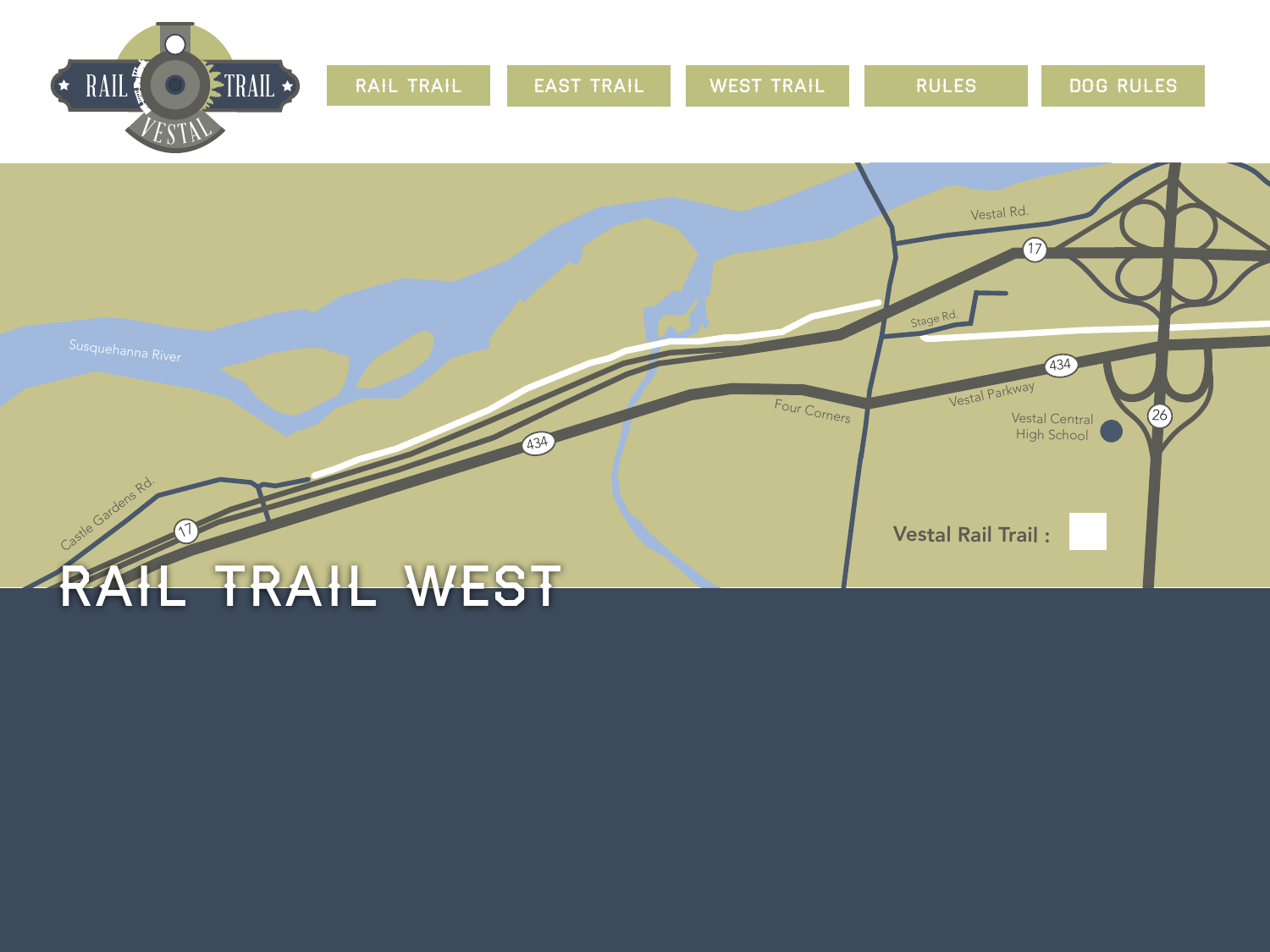

# Trail rules

The following are helpful tips to keep your visit safe and enjoyable:

#### Hours:

The trail is open half an hour before sunrise and half an hour after sunset.

#### Permitted:

Walking, jogging, biking, skateboarding, roller blading, cross country skiing, use of skateboards, strollers, and wagons.

#### Prohibited:

Alcohol, loitering, littering; this is a "Carry in - Carry Out" recreational area.

#### Walkers and Runners:

- Keep to the Right
- Pass on the Left
- Keep children close and to the Right
- Do not block the Full Width of the trail
- Dogs on four foot leash
- Clean up after your pet
- Earphones may obstruct hearing

#### Wheel Traffic:

- Ride to the right
- Pass on the Left
- Audible signals are helpful:
- Ex: Ring a bell, Verbalize ("*Pass")*
- Single File
- Dogs must be under control of a person who is walking. Said person shall not be on a bicycle, roller blades or similar device.
- Keep speed below 10 MPH